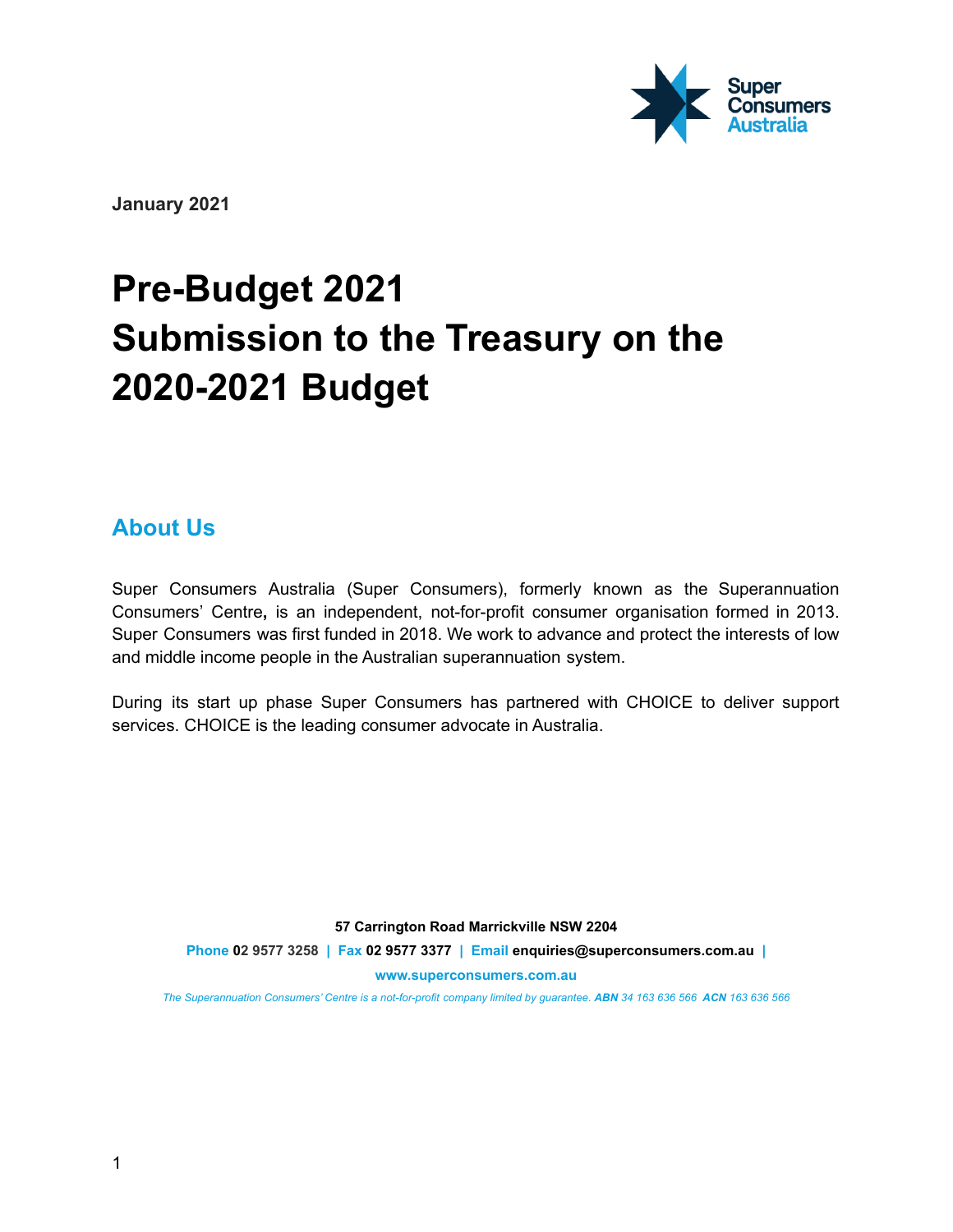

# **Table of contents**

| Funding an independent consumer advocate                         | $\mathbf{3}$     |
|------------------------------------------------------------------|------------------|
| Assisting 'Your Future, Your Super' to work as intended          | $\boldsymbol{4}$ |
| Inquiry into insurance in super                                  | 5                |
| Helping people efficiently draw down on their retirement savings | 6                |
| Improving trust in financial advice                              | 6                |
| Adequately fund ASIC and Treasury's expanded roles               | 7                |
| <b>Summary of recommendations</b>                                | 8                |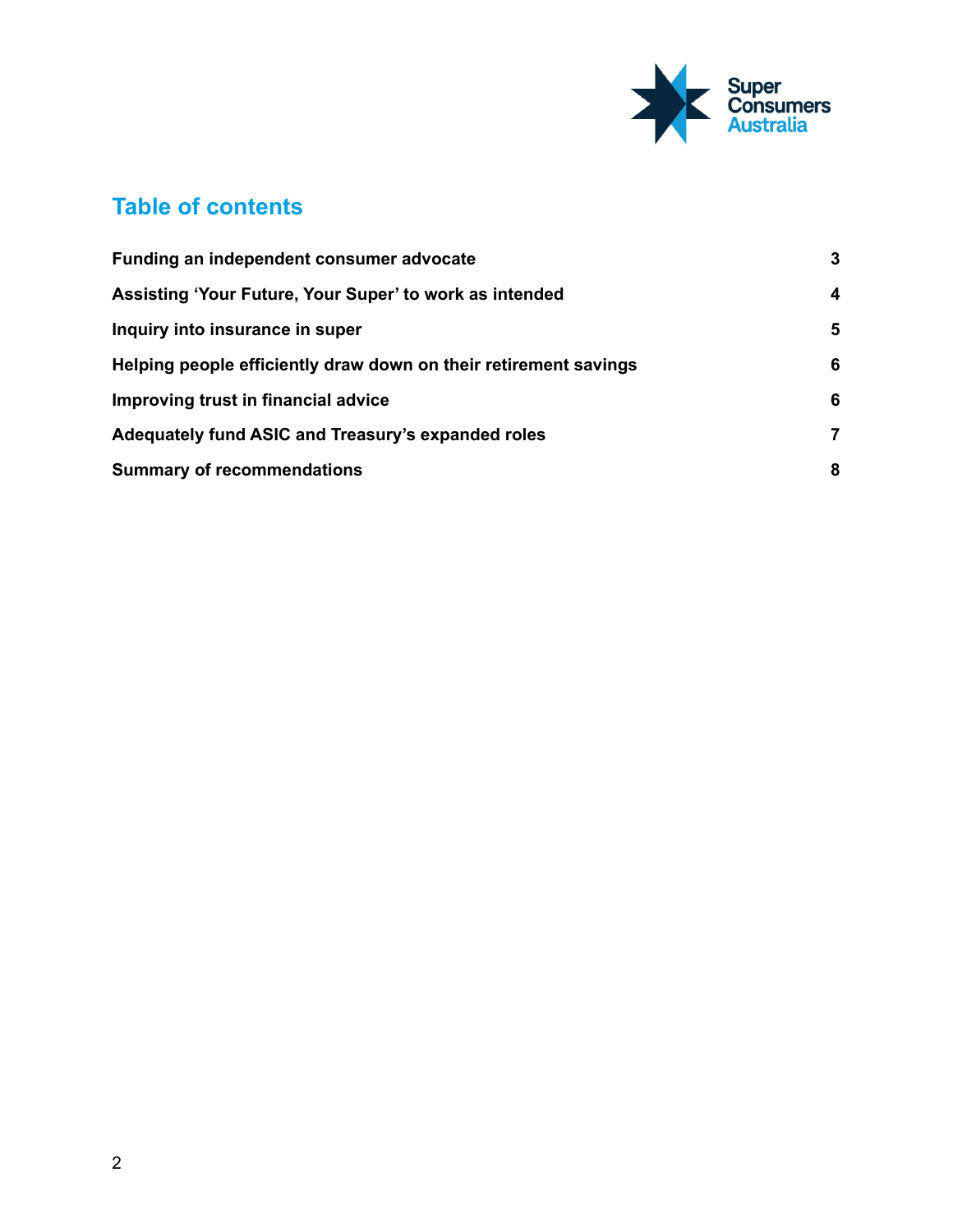

# <span id="page-2-0"></span>**Funding an independent consumer advocate**

Superannuation belongs to consumers. It is their money. But, the interests of lobby groups have traditionally been much louder than that of consumers in debates about superannuation. An adequately funded Superannuation Consumers Advocate is needed to support governments to hear the authentic voice of consumers in critical debates.

Over the past two years Super Consumers Australia has worked hard to keep the superannuation industry fair and transparent. We have publically pressured super funds to drop discriminatory terms from default insurance policies, <sup>1</sup> and contributed original research to the Retirement Income Review.<sup>2</sup> We are developing new [retirement](https://static1.squarespace.com/static/5d2828f4ce1ef00001f592bb/t/5fd6e6ed481cfa31addb474f/1607919341778/Super+industry+misleading+Australians+about+their+retirement+needs_+Super+Consumers.pdf) savings targets that will help people plan for retirement.<sup>3</sup> We have also been running an ongoing project to monitor how super funds communicate with their members. 4

With our funding due to run out in December 2021, we are urgently seeking ongoing funding so that we can continue our work, and preserve the skills and expertise the organisation has developed over the past 2 years. Our previous pre-budget [submission](https://static1.squarespace.com/static/5d2828f4ce1ef00001f592bb/t/5f4363a561f8cf24f5dbac3e/1598251947614/Super+Consumers+Australia+Pre-Budget+submission+2020-21.pdf) provides further explanation of our role, proof of concept and ongoing costs.

We understand the Federal Government intends to run a tender process to determine which entity should take on the role of the Superannuation Consumer Advocate. To ensure continuity of service we recommend the proposed funding process should be strengthened in the following ways:

#### **Recommendation 1**

That the Federal Government:

● Make provisioning for long term funding of the Superannuation Consumer Advocate in the upcoming Budget,

<sup>1</sup> Super Consumers Australia media [release,](https://www.superconsumers.com.au/s/Junk-insurance-returns-2021.pdf) Friday January 2021 "Junk Insurance Returns in 2021"

<sup>&</sup>lt;sup>2</sup> Super Consumers Australia [submission](https://static1.squarespace.com/static/5d2828f4ce1ef00001f592bb/t/5e40e104120d25193d95e0a9/1581310217333/Super+Consumers+Australia+Retirement+Income+Review+Submission+%281%29+%281%29.pdf) to the Retirement Income Review, January 2020

<sup>&</sup>lt;sup>3</sup> Super Consumers Australia media [release,](https://static1.squarespace.com/static/5d2828f4ce1ef00001f592bb/t/5fd6e6ed481cfa31addb474f/1607919341778/Super+industry+misleading+Australians+about+their+retirement+needs_+Super+Consumers.pdf) 10 December 2020

<sup>4</sup> Super Consumers Communications Analysis Project [home](https://action.choice.com.au/page/64555/survey/1) page 2020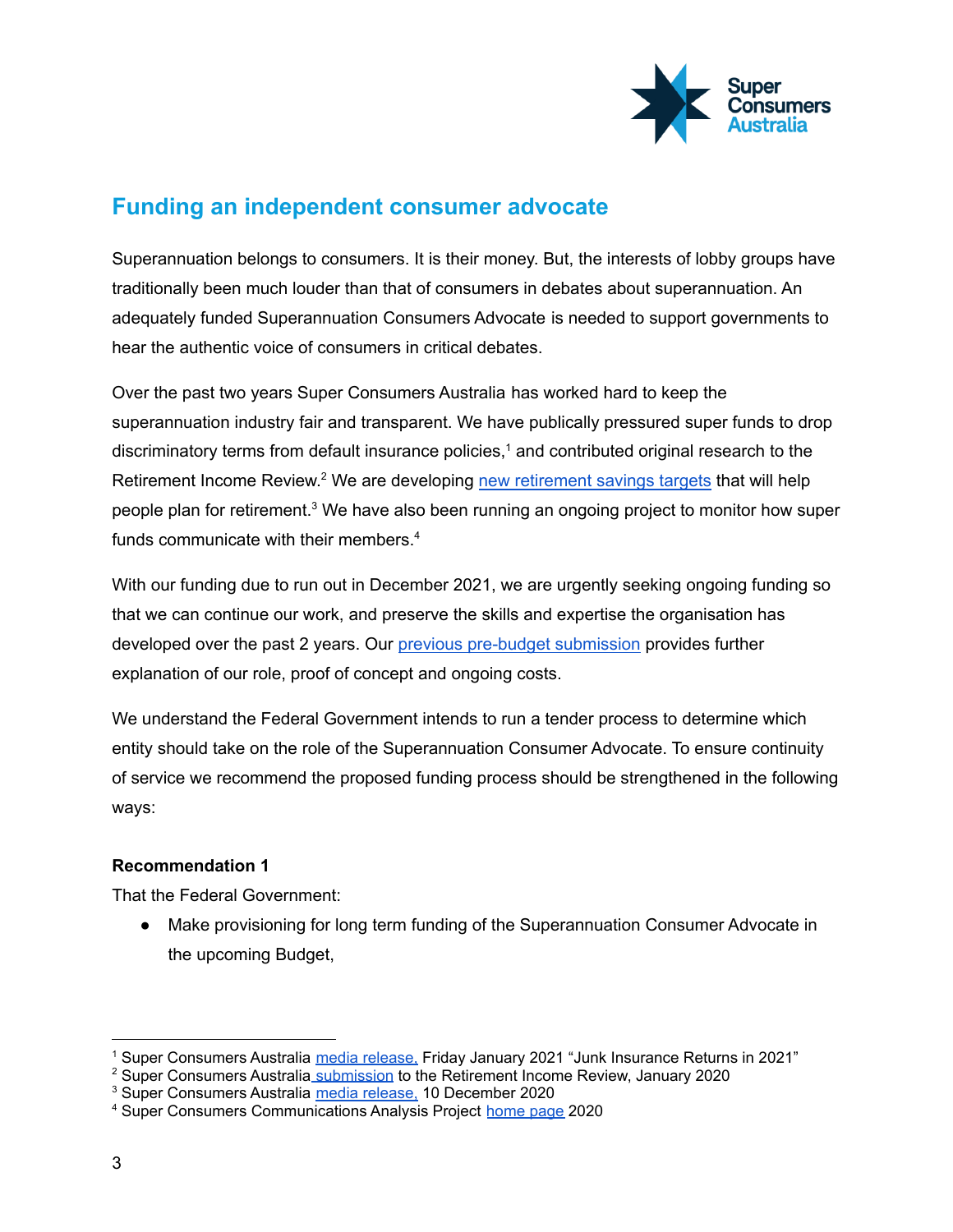

- Provide interim funding to Super Consumers Australia for at least one financial year (2021-22) at current funding levels to ensure the continuity of the existing consumer advocate until the tender process is finalised,
- Set a hard deadline for the end of the tender process. Currently the tender process is "planned to end in the third quarter of 2021".<sup>5</sup> It is not clear when a decision will be made and funding made available. We recommend that it be no later than July 16th, 2021.

Without this certainty Super Consumers Australia will have difficulty in maintaining staffing and expertise, and will struggle to be an effective advocate beyond 2021.

# <span id="page-3-0"></span>**Assisting 'Your Future, Your Super' to work as intended**

The YourSuper comparator tool will drive better market competition and complement the existing consumer protection regime by giving people comparable, independent information. The ability of consumers to effectively compare products and services has a direct bearing on whether they can act on this information and actually switch providers.

The ATO has been funded to build this tool and deliver it in a short timeframe, by mid-2021. We understand that the ATO is conducting consumer testing to develop this first iteration of the tool. This is a good start, but this resource will need ongoing development, user testing and promotion, which will need to be adequately funded.

There will be a strong incentive, particularly from underperforming funds, to point to alternative measures of performance, such as those provided by ratings agencies. These super funds are likely to spend heavily on promoting these comparison tools ahead of the one developed by the ATO. Left unchecked this will undermine the intent of the Federal Government's Your Future, Your Super legislation. There are three ways we recommend this issue be addressed.

#### **Recommendation 2**

That the Federal Government:

<sup>5</sup> Treasury, 2020, 'Consumer Advocacy Body for [Superannuation](https://treasury.gov.au/consultation/c2019-38640) – expression of interest'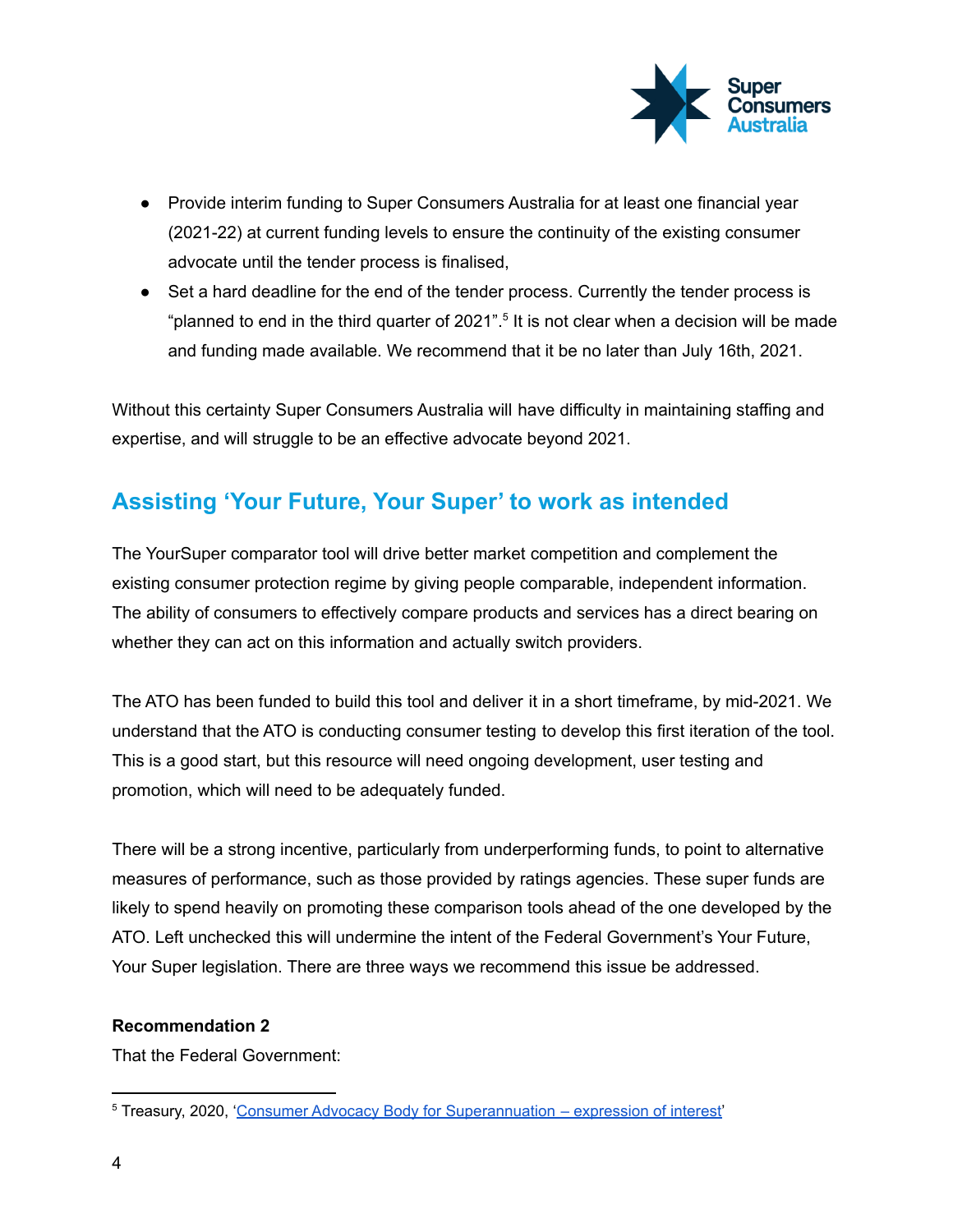

- 1. Invest in ongoing development of the YourSuper comparator tool, including user testing,
- 2. Invest in promotion of the YourSuper comparison tool so that people can easily find and use it,
- 3. Require funds to prominently link to the YourSuper comparison tool as part of any member communications mentioning the fees and performance of their fund.

Funds should be provided to the ATO in the upcoming Budget to allow for ongoing development and tool promotion.

## <span id="page-4-0"></span>**Inquiry into insurance in super**

Over the last 12 months Australians' health and financial security has been put at risk by the global pandemic. People look to insure against these types of risks by purchasing life insurance, so it is important that they can rely on this type of insurance when it is needed. Unfortunately the life insurance in super industry failed the test, with many consumers finding they were without cover due to fine print exclusions.

Super Consumers Australia analysis of 32 policies from the major superannuation funds found 30 had exclusions which would have seen people in the following categories paying for insurance they would find it extremely difficult to claim on: $6$ 

- Unemployed,
- Working casual or part time (typically less than 15 hours per week),
- People who are older (typically over 65).

Independently we have been calling on super funds to remove these restrictive terms. Thus far five funds have either removed, or committed to remove these terms. However most have left them in place. This is symptomatic of broader problems identified in the insurance in super market. Similar discoveries led the Productivity Commission to recommend an independent review of insurance in super in 2018. It is now time to act on this recommendation and launch a review into whether insurance in superannuation is the most efficient and equitable way to provide for people suffering financial harm due to illness, injury or death.

<sup>&</sup>lt;sup>6</sup> Super Consumers Australia, 2020, '[Restrictive](https://superblog.netlify.app/2020/07/08/tpd/) definitions in default TPD insurance policies'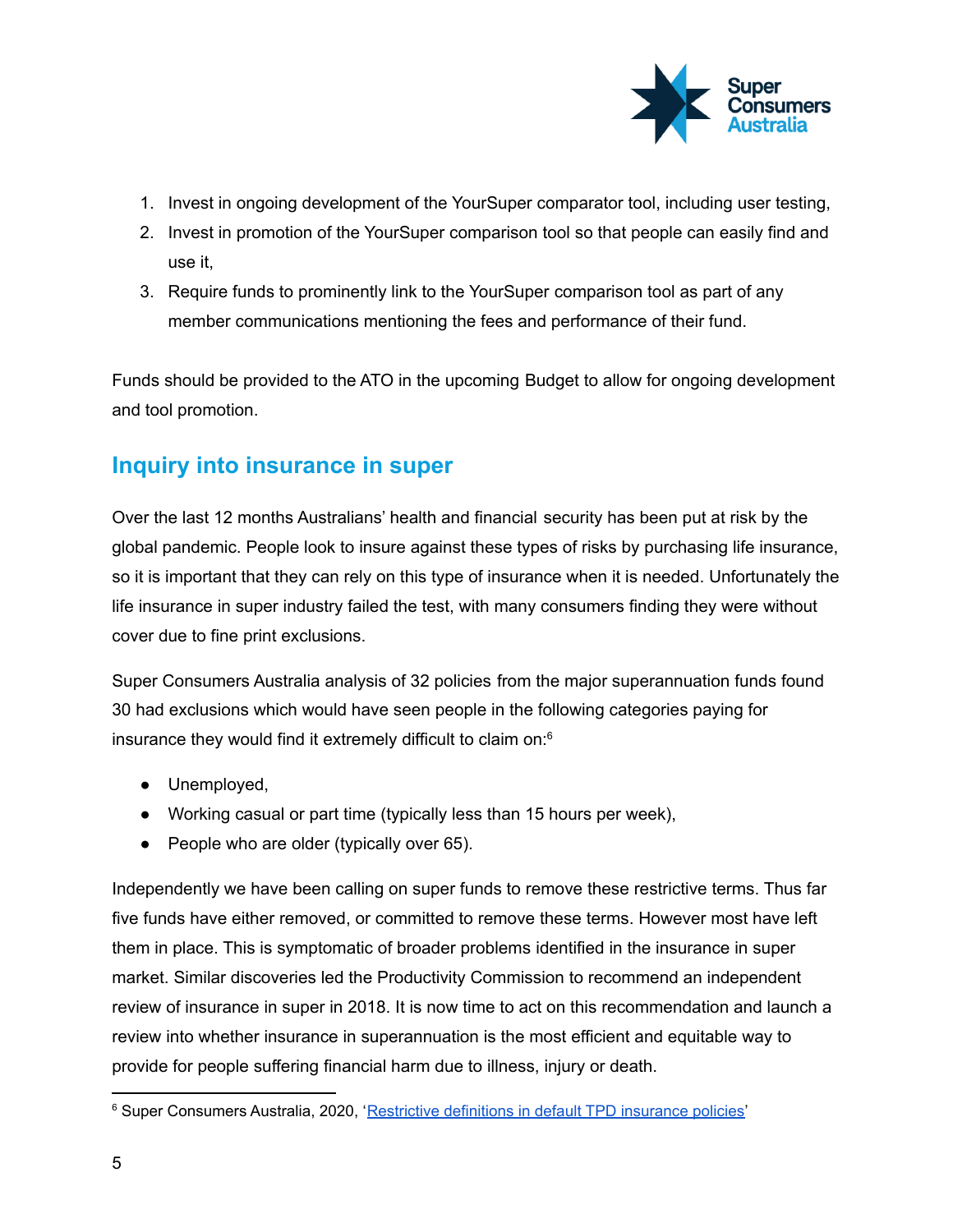

#### **Recommendation 3**

That the upcoming Budget provide resources to establish an independent public inquiry into insurance in superannuation.

# <span id="page-5-0"></span>**Helping people efficiently draw down on their retirement savings**

One of the major findings of the Retirement Income Review was that the majority of Australians could reach an adequate standard of living in retirement, so long as they efficiently drew down on their retirement savings. It also identified that due to a range of reasons, such as a lack of engagement and poor access to affordable quality advice, many Australians were not making the most of their savings and risked lower living standards in retirement.

The 'Your Future, Your Super' reforms provide an important template for how the retirement phase planning and product offering could be improved. For example, the proposed superannuation comparison tool could be extended to compare retirement income products for those in or nearing the retirement phase. Lack of take-up and understanding of these products has been a constant barrier for consumers, despite the assistance these products can provide in the efficient drawdown of retirement savings.

Similarly, consumers would have greater trust in these products if they were subject to the same performance benchmarking scrutiny that the accumulation phase will be subject to.

#### **Recommendation 4**

That the Budget provide funding to the ATO to extend the YourSuper portal to compare retirement phase products.

## <span id="page-5-1"></span>**Improving trust in financial advice**

Consumers continue to distrust financial advice due to ongoing conflicts. ASIC's 2019 study of consumer attitudes found almost half of all participants (49%) agreed that financial advisers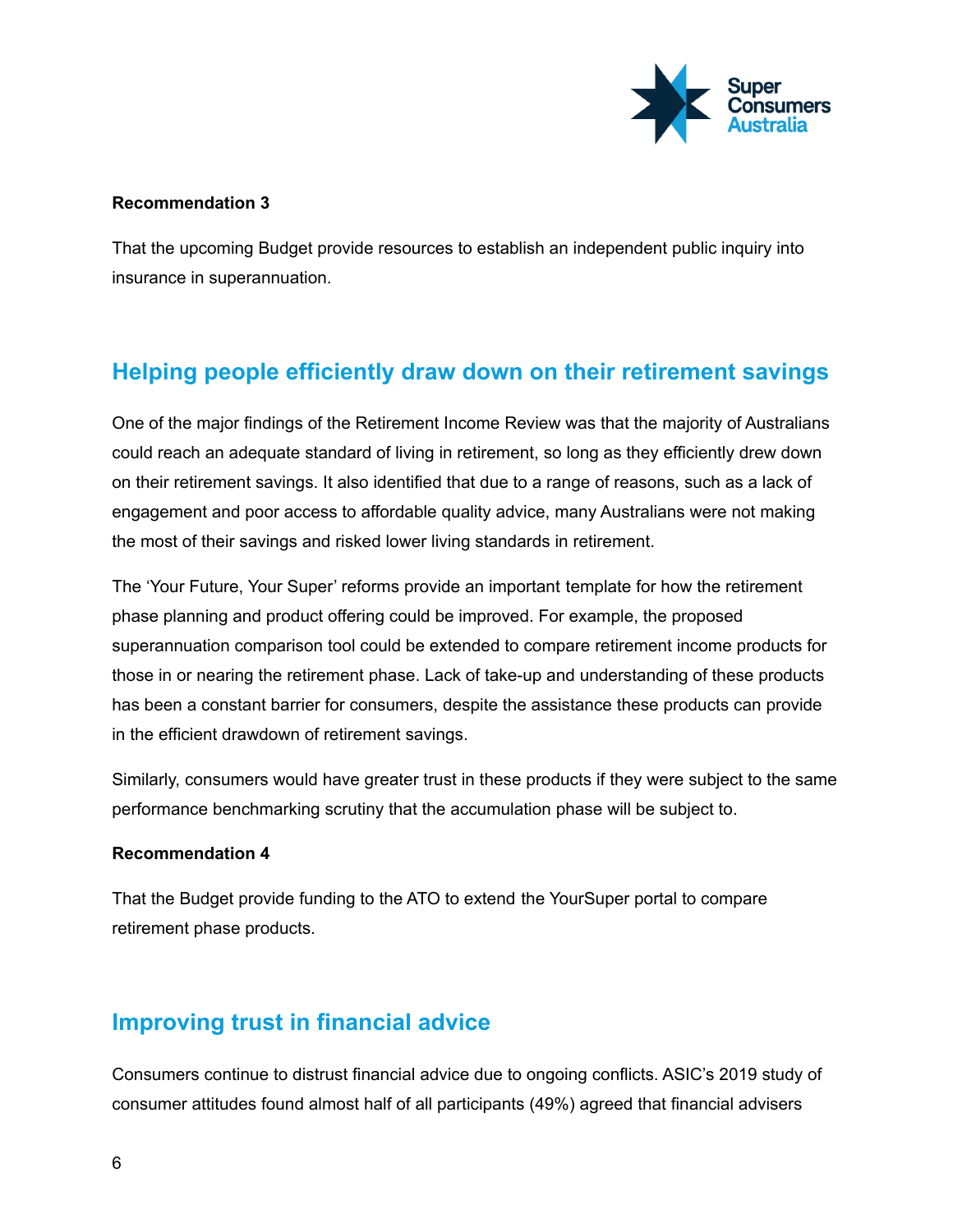

were more interested in making themselves rich than in helping their customers, and more than one-third (37%) agreed that financial advisers did not generally have the customer's best interests at heart.<sup>7</sup> As discussed above a greater role for the government in assisting consumers with product comparisons would help overcome this problem. In addition there are further steps that could be taken to help the financial advice market to move away from a reliance on conflicts and improve its trust in the community.

Commissioner Hayne recommended a broader review should be completed by mid-2022 into the quality of financial advice. We endorse this recommendation and maintain that the review should focus on removing persistent inherent conflicts in financial advice business models and regulatory steps to encourage new, conflict free, affordable business models.

#### **Recommendation 5**

That the Budget provides funds to allow the Federal Government to commission an independent review, to take place in 2021/22, of measures to improve the quality of financial advice, as recommended by the Financial Services Royal Commission.

# <span id="page-6-0"></span>**Adequately fund ASIC and Treasury's expanded roles**

The government recently announced that FASEA will be wound up and its functions transferred to ASIC and the Treasury. We understand that there will be no changes to the existing professional requirements for advisers, or the timeframes for compliance. This is reassuring. However, it is essential that ASIC's Financial Services and Credit Panel, which will take on key tasks previously executed by FASEA (including administering industry exams) is appropriately resourced to fulfil its expanded role.

We expect to see equivalent funding made available to ASIC and Treasury so that these bodies can undertake these new functions. Maintaining equivalent funding will increase consumer trust that professional standards in the financial advice sector are being upheld.

<sup>7</sup> ASIC, REP 627 Financial advice: What consumers really think, August 2019, pp7-8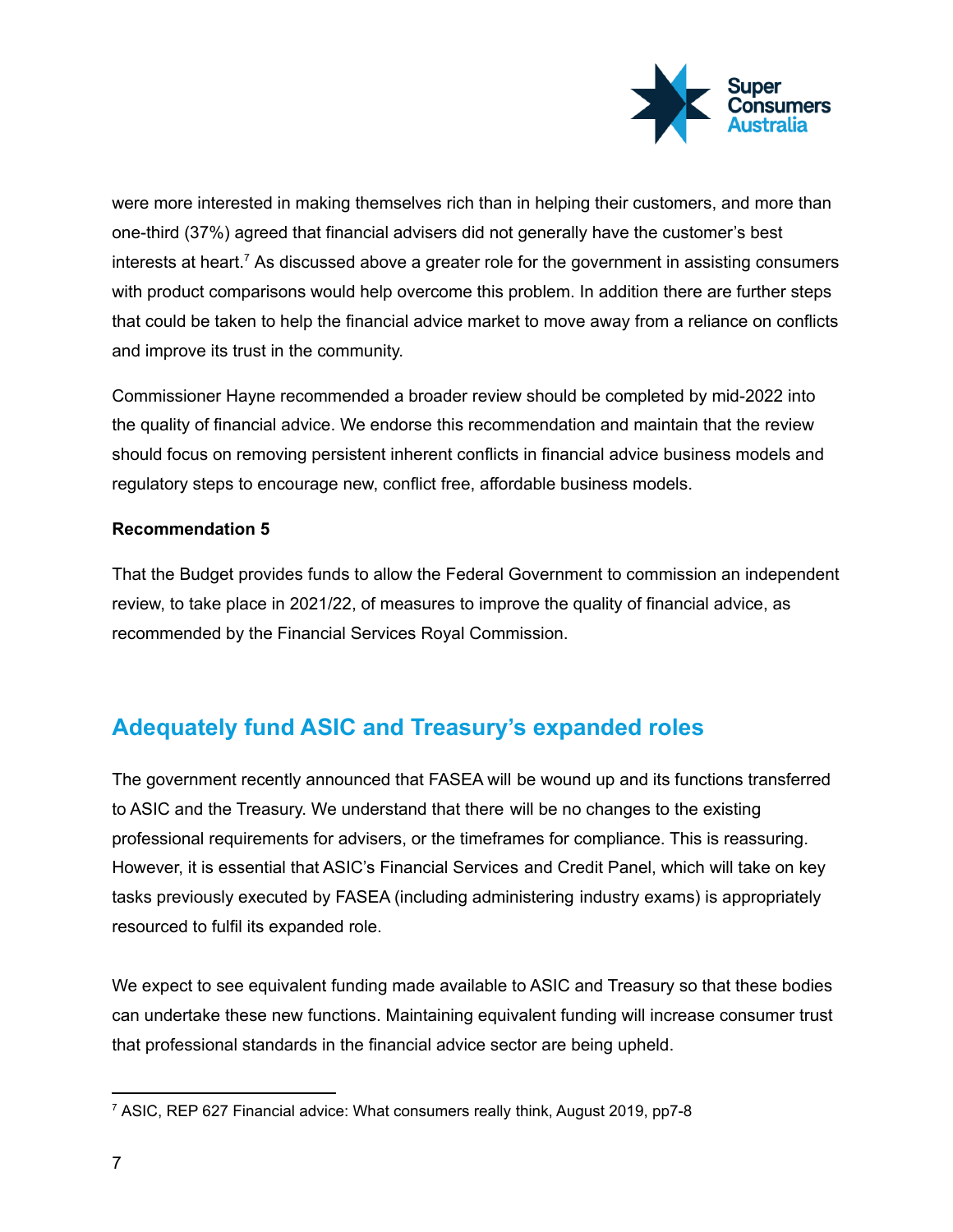

#### **Recommendation 6**

That the Federal Government provides additional funding to ASIC and Treasury so that these bodies can adequately fulfil their expanded roles following the transfer of functions from FASEA.

# <span id="page-7-0"></span>**Summary of recommendations**

#### **Recommendation 1**

That the Federal Government:

- Make provisioning for long term funding of the Superannuation Consumer Advocate in the upcoming Budget,
- Provide interim funding to Super Consumers Australia for at least one financial year (2021-22) at current funding levels to ensure the continuity of the existing consumer advocate until the tender process is finalised,
- Set a hard deadline for the end of the tender process. Currently the tender process is "planned to end in the third quarter of 2021".<sup>8</sup> It is not clear when a decision will be made and funding made available. We recommend that it be no later than July 16th, 2021.

#### **Recommendation 2**

That the Federal Government:

- 4. Invest in ongoing development of the YourSuper comparator tool, including user testing,
- 5. Invest in promotion of the YourSuper comparison tool so that people can easily find and use it,
- 6. Require funds to prominently link to the YourSuper comparison tool as part of any member communications mentioning the fees and performance of their fund.

<sup>8</sup> Treasury, 2020, 'Consumer Advocacy Body for [Superannuation](https://treasury.gov.au/consultation/c2019-38640) – expression of interest'